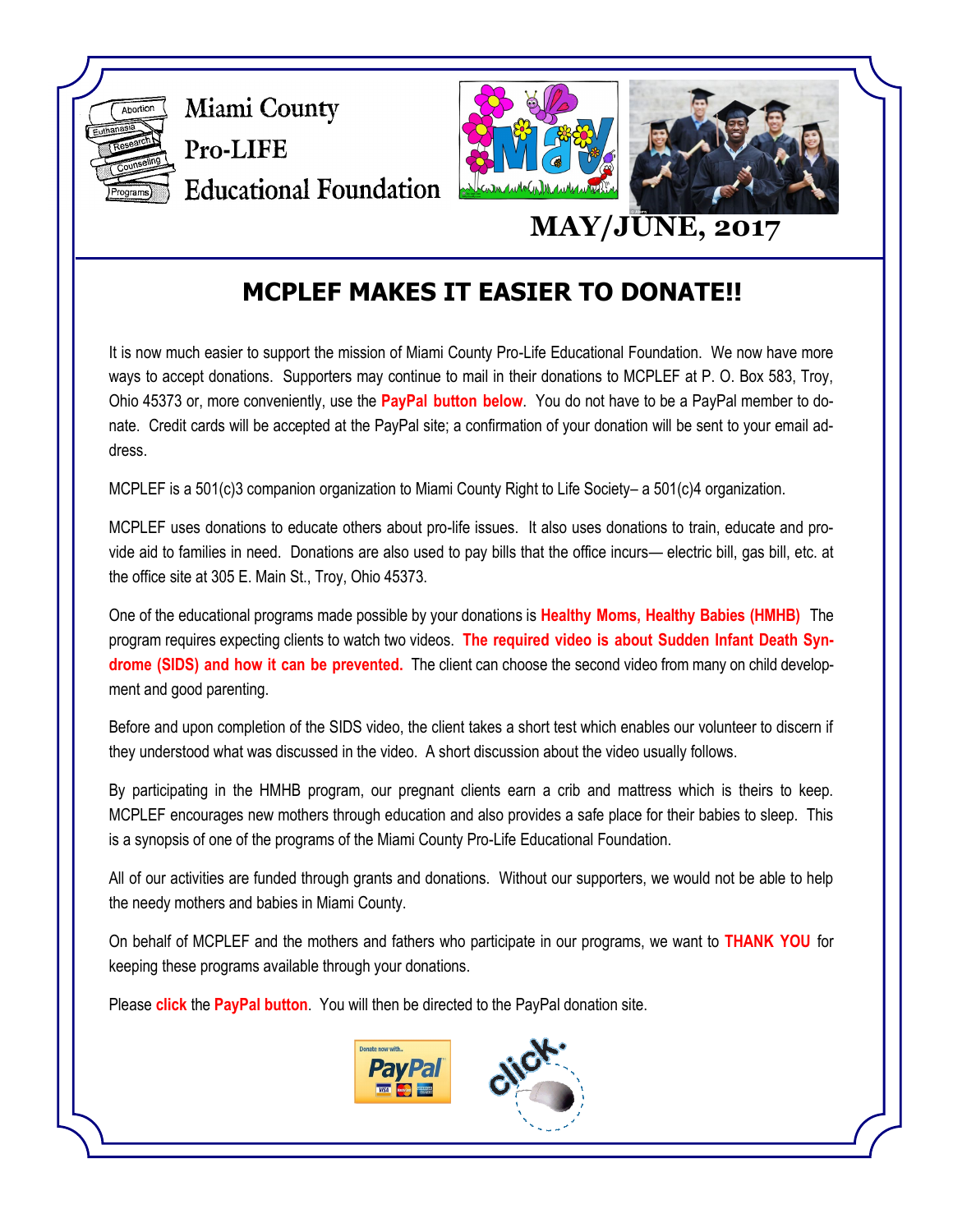Page 2 MAY/JUNE, 2017



**KAY L FINFROCK**

**It is with heartfelt sadness that we say goodbye to Kay Finfrock.**  Kay was a volunteer and supporter of LIFE for many years. Kay **passed away on Holy Saturday, April 15, 2017. She closed her eyes to this earth and opened them in the arms of Jesus forever.** 

Kay will be missed by all of us and we extend our sympathy and **condolences to her family.**





**We are looking for enthusiastic, 100% prolife-volunteers. Candidates are asked to volunteer at least two hours a week at our LIFE office. We currently have openings to fill on Mondays and Tuesdays.** 

**If you are able to help, please contact Sheri Timmers at 937-335-LIFE and leave your contact information in a message for her.**

**Thank you!!!!**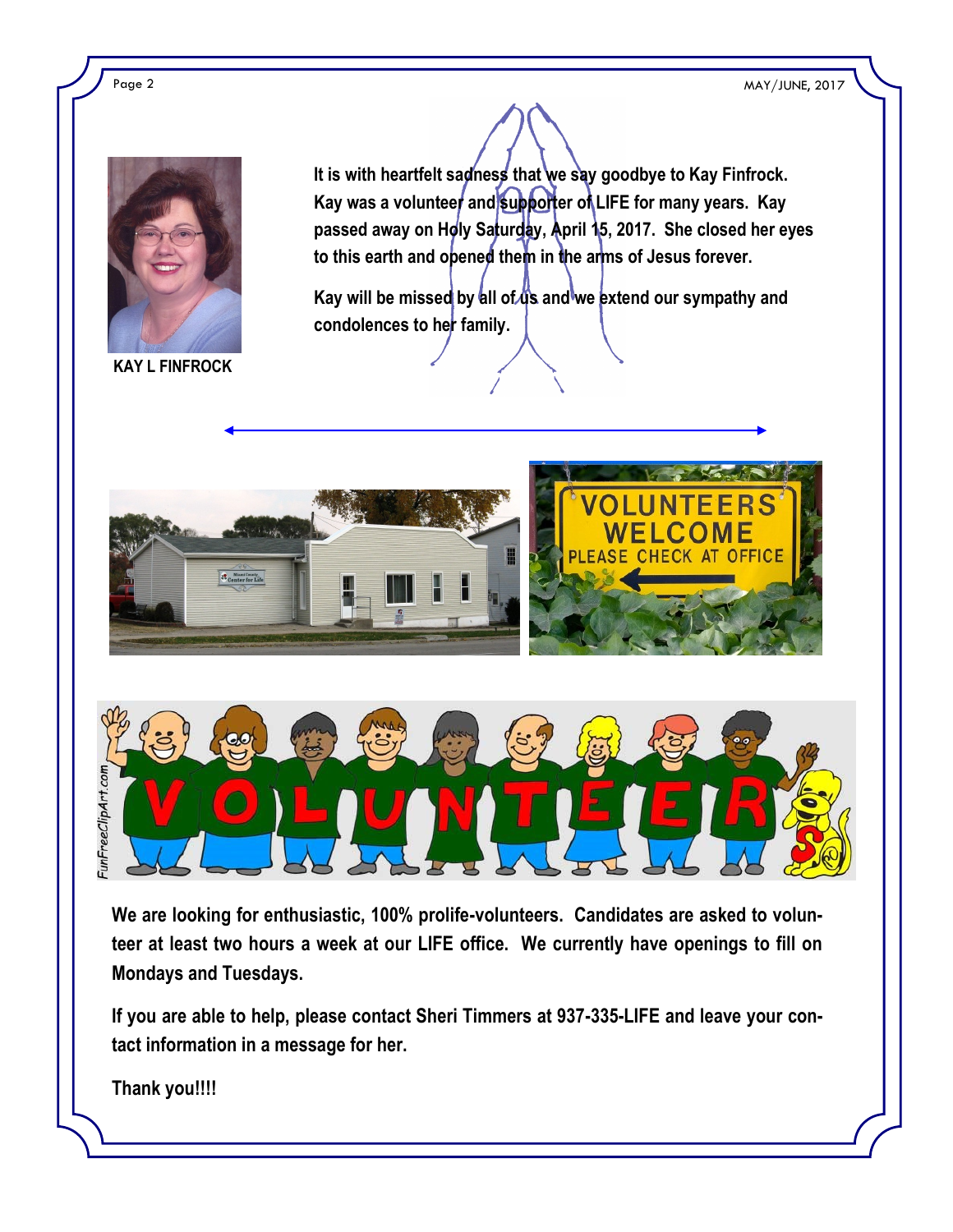Page 3 MAY/JUNE, 2017

Thanks to all mothers you are the root and foundation of the family. Where would we be without their loving guidance?

Its very appropriate that we celebrate our mothers by giving them a rose—the symbol of love. Hope that all of you had a day of love and peace!!



| <b>IMPORTANT UPCOMING FUNDRAISERS</b>       |                                                            |                                                                                             |
|---------------------------------------------|------------------------------------------------------------|---------------------------------------------------------------------------------------------|
| <b>MEMORIAL DAY PARADE-</b><br><b>PIQUA</b> | <b>MONDAY, MAY 29, 2016</b>                                | Contact Dave at 937-339-<br>3198 if you want to partici-<br>pate.                           |
| <b>STRAWBERRY FESTIVAL</b>                  | <b>SATURDAY, JUNE 3 AND</b><br><b>SUNDAY, JUNE 4, 2017</b> | Please contact Mary Jo En-<br>neking at 937-339-3198 to<br>volunteer at the MCRTL<br>booth. |
| <b>MIAMI COUNTY FAIR</b><br>TROY, OHIO      | <b>AUGUST 11-17, 2017</b>                                  | Please contact Mary Jo En-<br>neking at 937-339-3198 to<br>volunteer at the MCRTL<br>booth. |